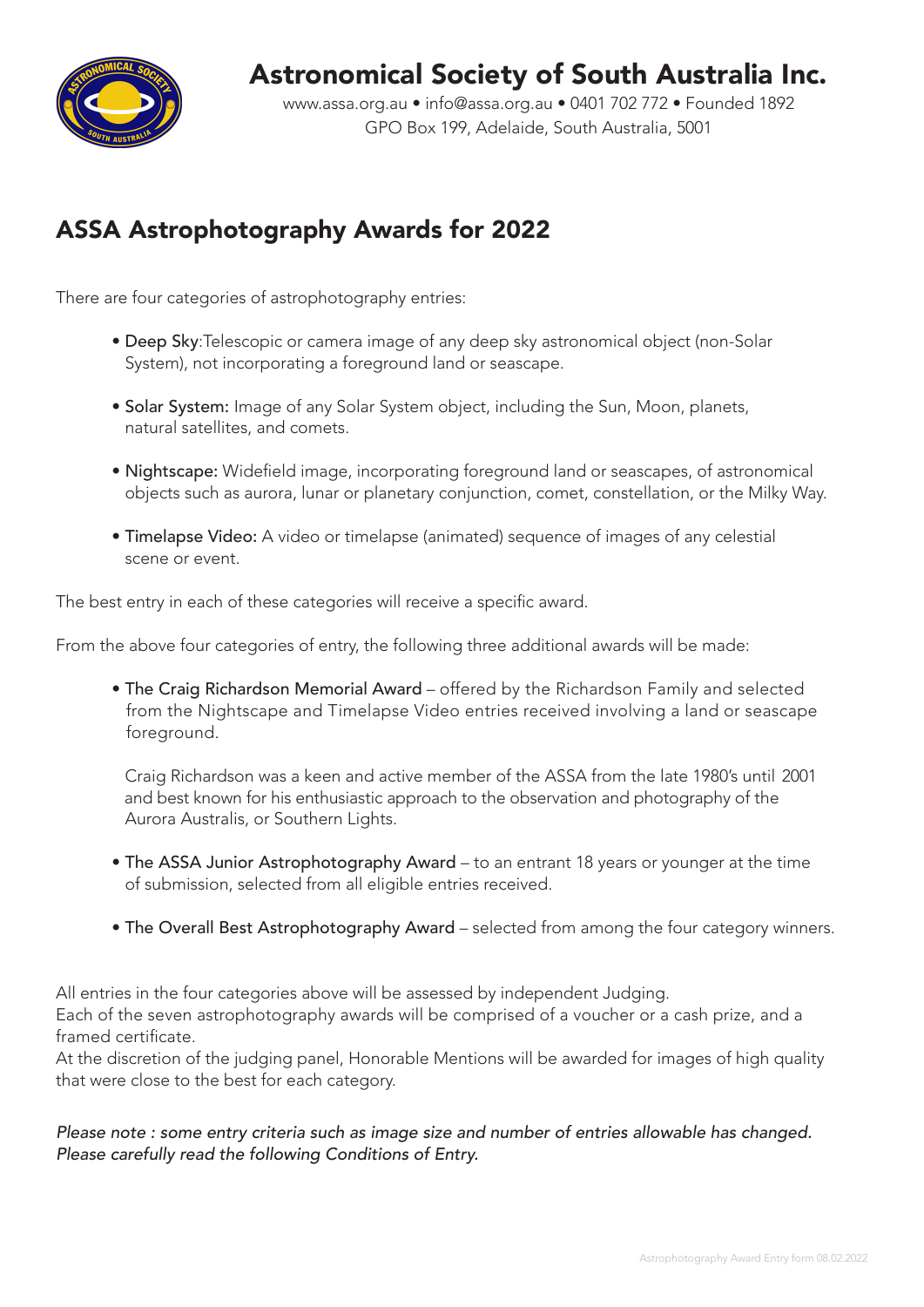

# Astronomical Society of South Australia Inc.

www.assa.org.au • info@assa.org.au • 0401 702 772 • Founded 1892 GPO Box 199, Adelaide, South Australia, 5001

### Conditions of entry

- 1. Entries will be accepted only from current members of the Astronomical Society of South Australia and must be submitted in digital form.
- 2. Each image must be submitted with its own completed Entry Form via the email address below.
- 3. There is a limit of 3 entries per category per photographer.
- 4. The ASSA Junior Award is for photographers 18 years old or younger at the time of submission of the entry. Images and processing must be solely the work of the junior member.
- 5. Entries that combine images from professional sources, for purposes other than creating the entry in question, will be disqualified.
- 6. To preserve anonymity, the submitted image files should not contain identifying metadata.
- 7. Electronic images must be submitted as JPG files with the longest side having a dimension no greater than 3000 pixels and should not exceed Adobe 1998 RGB colour space. Use of plain sRGB or monochrome is also permitted if the imager prefers this format.
- 8. Animated sequences can be submitted up to full HD resolution (1920x1080) in MP4 file format and must not exceed one minute in length. As video files will be too large to email, please instead email a link to your own personal Dropbox, Google Drive or other file share location. Please set permission to allow access by "awards@assa.org.au" so that ASSA's Awards administrators can download a copy of your video file.
- 9. The majority of the data used to construct the images must have been taken since 1 May 2021, and no re-entries from previous ASSA competitions will be accepted.
- 10. Image copyright rests with the entrant(s). However a non-exclusive, irrevocable, royalty-free worldwide license is granted to the Society to reproduce the image in its publications and social media channels.
- 11. The judges' decision will be final and no correspondence will be entered into.

All astrophotography entries must be submitted with an entry form for each image or video, to awards@assa.org.au no later than 24:00 (ACST) on 30 April 2022

All winners are encouraged to attend the presentation of the awards at the ASSA Annual Awards Dinner on the 16th July 2022.